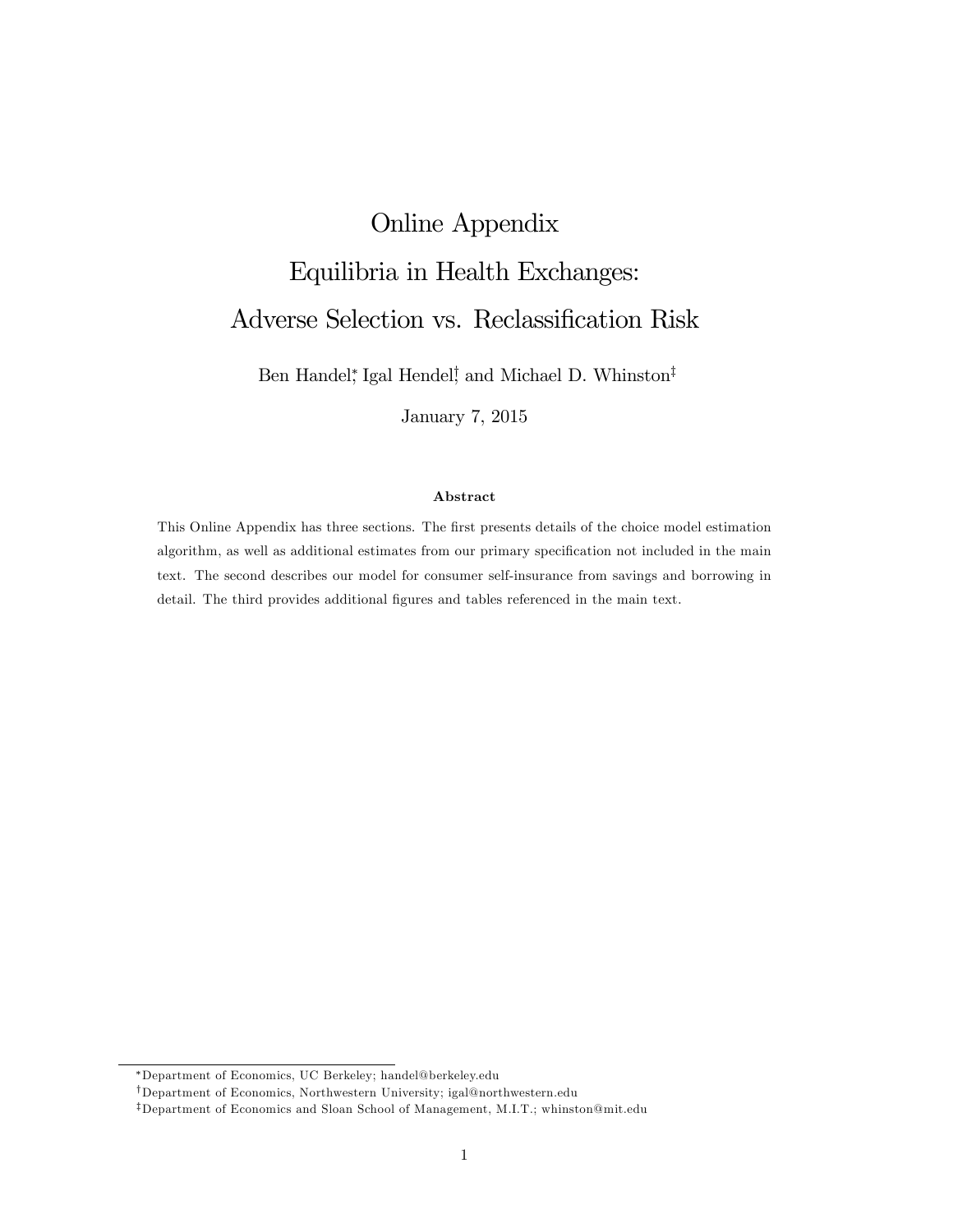## B Online Appendix: Choice Model Estimation Algorithm Details and Additional Results

This appendix describes the details of the choice model estimation algorithm. The corresponding section in the text provided a high-level overview of this algorithm and outlined the estimation assumptions we make regarding choice model fundamentals and their links to observable data. In addition, after the presentation of the estimation algorithm, we discuss further specification details and results for our primary choice model.

We estimate the choice model using a random coefficients simulated maximum likelihood approach similar to that summarized in Train (2009). The simulated maximum likelihood estimation approach has the minimum variance for a consistent and asymptotically normal estimator, while not being too computationally burdensome in our framework. Since we use panel data, the likelihood function at the family level is computed for a *sequence* of choices from  $t_0$  to  $t_2$ , since inertia implies that the likelihood of a choice made in the current period depends on the choice made in the previous period. The maximum likelihood estimator selects the parameter values that maximize the similarity between actual choices and choices simulated with the parameters.

First, the estimator simulates Q draws from the distribution of health expenditures output from the cost model,  $F_{jkt}$ , for each family, plan, and time period. These draws are used to compute plan expected utility conditional on all other preference parameters. It then simulates S draws for each family from the distributions of the random coefficients  $\gamma_j$  and  $\delta_j$ , as well as from the distribution of the preference shocks  $\epsilon_k$ . We define the set of parameters  $\theta$  as the full set of ex ante model parameters (before the  $S$  draws are taken):

$$
\theta \equiv (\mu, \beta, \sigma^2, \mu_{\delta}(A_j), \sigma_{\delta}(A_j), \alpha, \mu_{\epsilon_K}(A_j), \sigma_{\epsilon K}(A_j), \eta_0, \eta_1).
$$

We denote  $\theta_{sj}$  one draw derived from these parameters for each family, including the parameters constant across draws:

$$
\theta_{sj} \equiv (\gamma_j, \delta_j, \alpha, \epsilon_{KT}, \eta_0, \eta_1)
$$

Denote  $\theta_{Sj}$  the set of all S simulated draws for family j. For each  $\theta_{sj}$  the estimator then uses all Q health draws to compute family-plan-time-specific expected utilities  $U_{sjkt}$  following the choice model outlined in Section 3 in the main text. Given these expected utilities for each  $\theta_{sj}$ , we simulate the probability of choosing plan  $k$  in each period using a smoothed accept-reject function with the form:

$$
Pr_{sjt}(k=k^*) = \frac{(\frac{-U_{sjkt^*t}(\cdot)}{\Sigma_K - U_{sjkt}(\cdot)})^{\tau}}{\sum_k (\frac{-U_{sjkt}(\cdot)}{\Sigma_K - U_{sjkt}(\cdot)})^{\tau}}
$$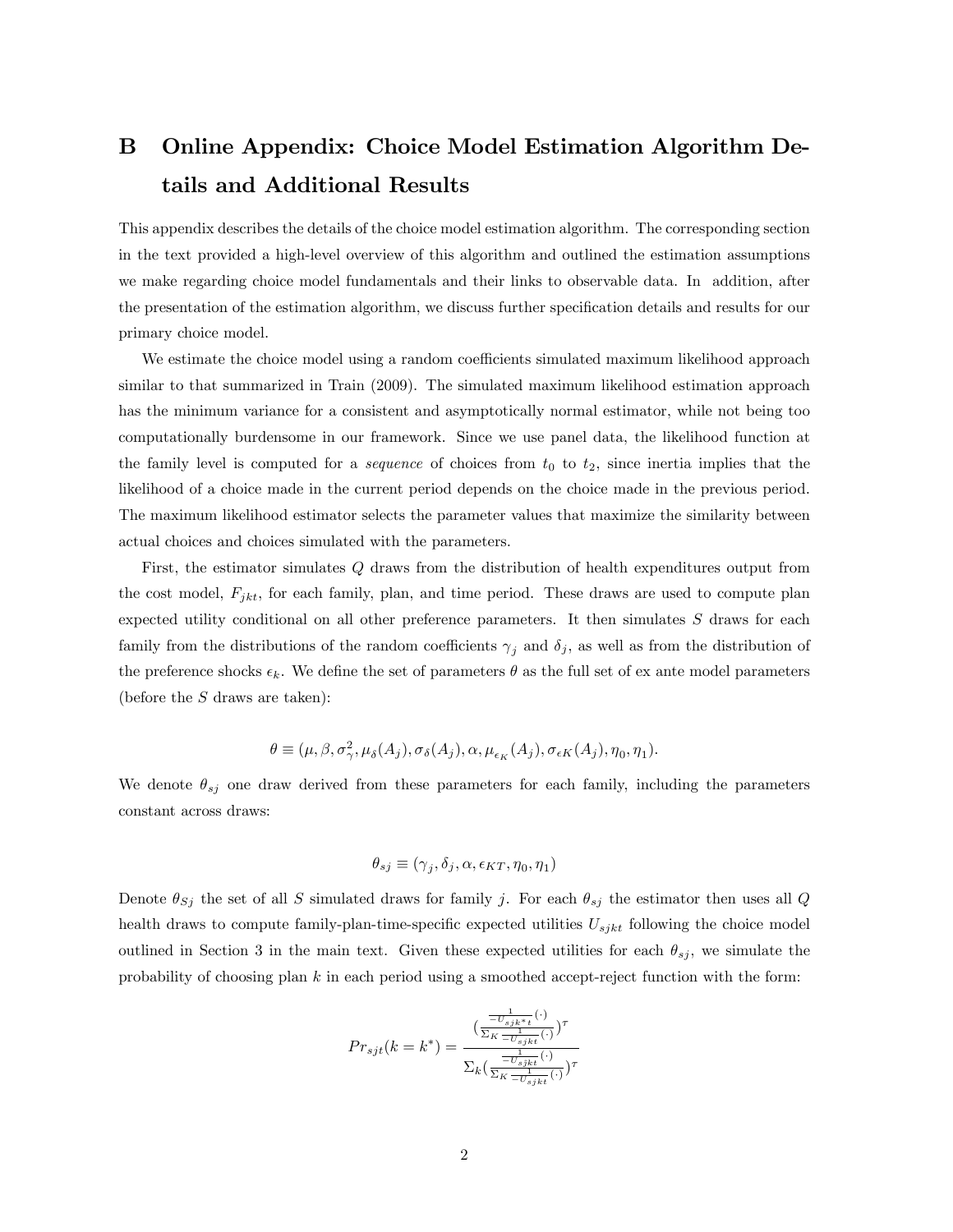This smoothed accept-reject methodology follows that outlined in Train (2009) with some slight modifications to account for the expected utility specification. In theory, conditional on  $\theta_{sj}$ , we would want to pick the k that maximizes  $U_{jkt}$  for each family, and then average over S to get final choice probabilities. However, doing this leads to a likelihood function with áat regions, because for small changes in the estimated parameters  $\theta$ , the discrete choice made does not change. The smoothing function above mimics this process for CARA utility functions: as the smoothing parameter  $\tau$  becomes large the smoothed Accept-Reject simulator becomes almost identical to the true Accept-Reject simulator just described, where the actual utility-maximizing option is chosen with probability one. By choosing  $\tau$  to be large, an individual will always choose  $k^*$  when  $\frac{1}{-U_{jk}*_{t}} > \frac{1}{-U_{jk}*_{t}} \forall k \neq k^*$ . The smoothing function is modified from the logit smoothing function in Train (2009) for two reasons (i) CARA utilities are negative, so the choice should correspond to the utility with the lowest absolute value and (ii) the logit form requires exponentiating the expected utility, which in our case is already the sum of exponential functions (from CARA). This double exponentiating leads to computational issues that our specification overcomes, without any true content change since both models approach the true Accept-Reject function.

Denote any sequence of three choices made as  $k^3$  and the set of such sequences as  $K^3$ . In the limit as  $\tau$  grows large the probability of a given  $k^3$  will either approach 1 or 0 for a given simulated draw s and family j. This is because for a given draw the sequence  $(k_1, k_2, k_3)$  will either be the sequential utility maximizing sequence or not. This implicitly includes the appropriate level of inertia by conditioning on previous choices within the sequential utility calculation. For example, under  $\theta_{sj}$  a choice in period two will be made by a family j only if it is optimal conditional on  $\theta_{sj}$ , other preference factors, and the inertia implied by the period one choice. For all S simulation draws we compute the optimal sequence of choices for k with the smoothed Accept-Reject simulator, denoted  $k_{sj}^3$ . For any set of parameter values  $\theta_{Sj}$  the probability that the model predicts  $k^3$  will be chosen by j is:

$$
P_{j}^{\hat{k}^3}(\theta,F_{jkt},\mathbf{Z}_{j}^A,\mathbf{Z}_{j}^B,H_j,A_j)=\Sigma_{s\in S}\mathbf{1}[k^3=k_{sj}^3]
$$

Let  $P_j^{\hat{k}^3}(\theta)$  be shorthand notation for  $P_j^{\hat{k}^3}(\theta, F_{jkt}, Z_j^A, Z_j^B, H_k, A_j)$ . Conditional on these probabilities for each j, the simulated log-likelihood value for parameters  $\theta$  is:

$$
SLL(\theta) = \sum_{j \in J} \sum_{k^3 \in K^3} d_{jk^3} \ln \hat{P}_j^{\hat{k}^3}
$$

Here  $d_{jk}$ <sup>3</sup> is an indicator function equal to one if the actual sequence of decisions made by family j was  $k^3$ . Then the maximum simulated likelihood estimator (MSLE) is the value of  $\theta$  in the parameter space  $\Theta$  that maximizes  $SLL(\theta)$ . In the results presented in the text, we choose  $Q = 100$ ,  $S = 50$ , and  $\tau = 6$ , all values large enough such that the estimated parameters vary little in response to changes.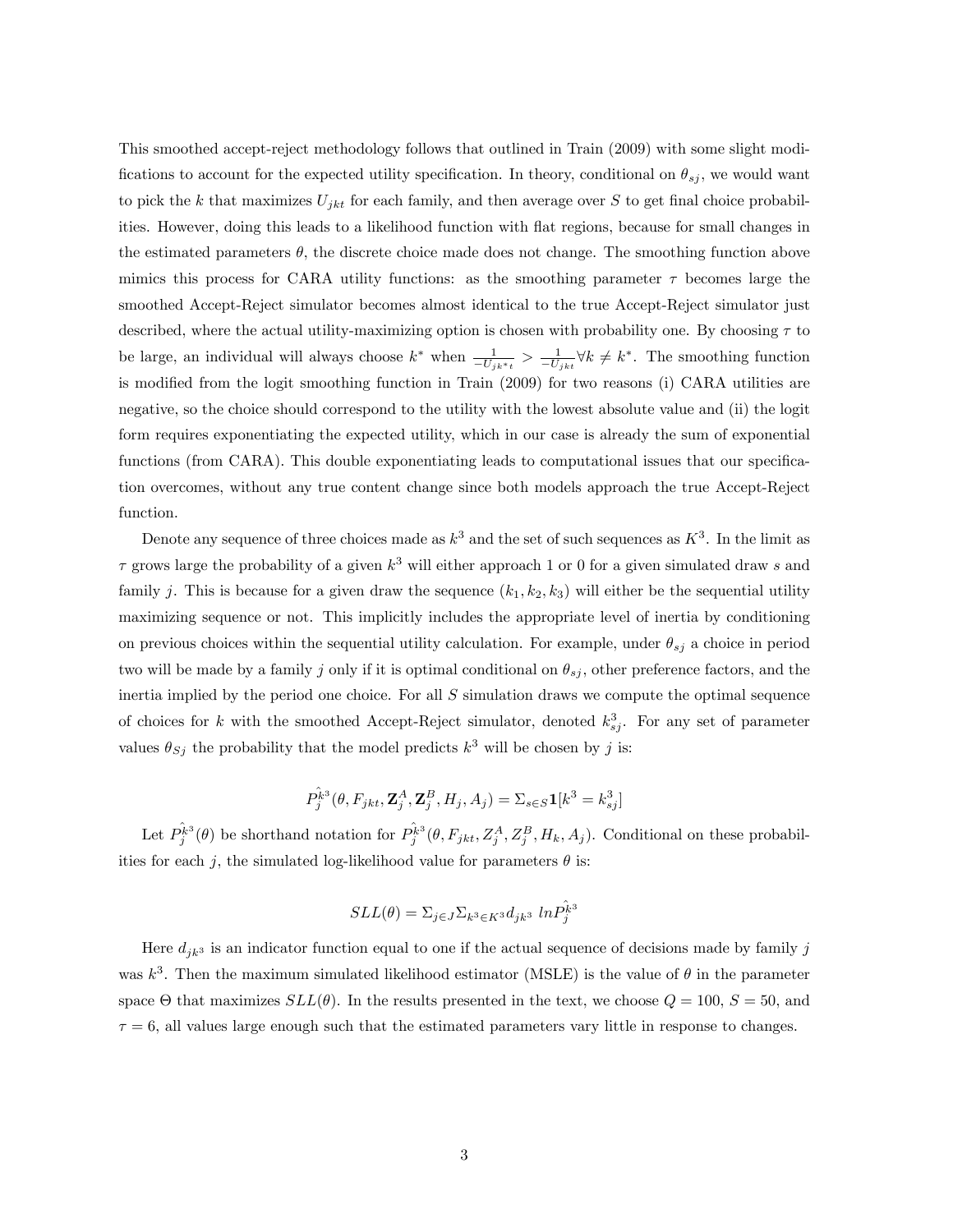### **B.1** Specification for Inertia

In the main text we did not describe the details for our specification for consumer inertia. The model for inertia, which is similar to that in Handel (2013), specifics an inertial cost  $\eta(\mathbf{Z}_{j}^{B})$  that is linearly related to consumer characteristics and linked choices,  $\mathbf{Z}_{j}^{B}$ :

$$
\eta(\mathbf{Z}_{j}^{B}) = \eta_0 + \eta_1 Z_{jt}^{B}
$$

The characteristics in  $\mathbf{Z}_{j}^{B}$  include family status (e.g., single or covering dependents), income, several job status measures, linked choice of Flexible Spending Account (FSA), and whether the family has any members with chronic medical conditions (and, if so, how many chronic conditions total in the family).

## B.2 Additional Results

In the interest of space, the text only presented the risk preference parameter estimates from our primary specification, since this was the key object of interest recovered there for our equilibrium analysis of insurance exchange pricing regulations. Here, for completeness, in Tables B1 and B2 we include the full set of estimates in the primary model for reference, including inertia parameters,  $PPO<sub>1200</sub>$  random coefficients, and  $\varepsilon$  standard deviations. Overall, the parameters not discussed in the text have similar estimates to those in Handel (2013), though the risk preference estimates differ here because they are linked explicitly to health risk to estimate correlations between those two micro-foundations.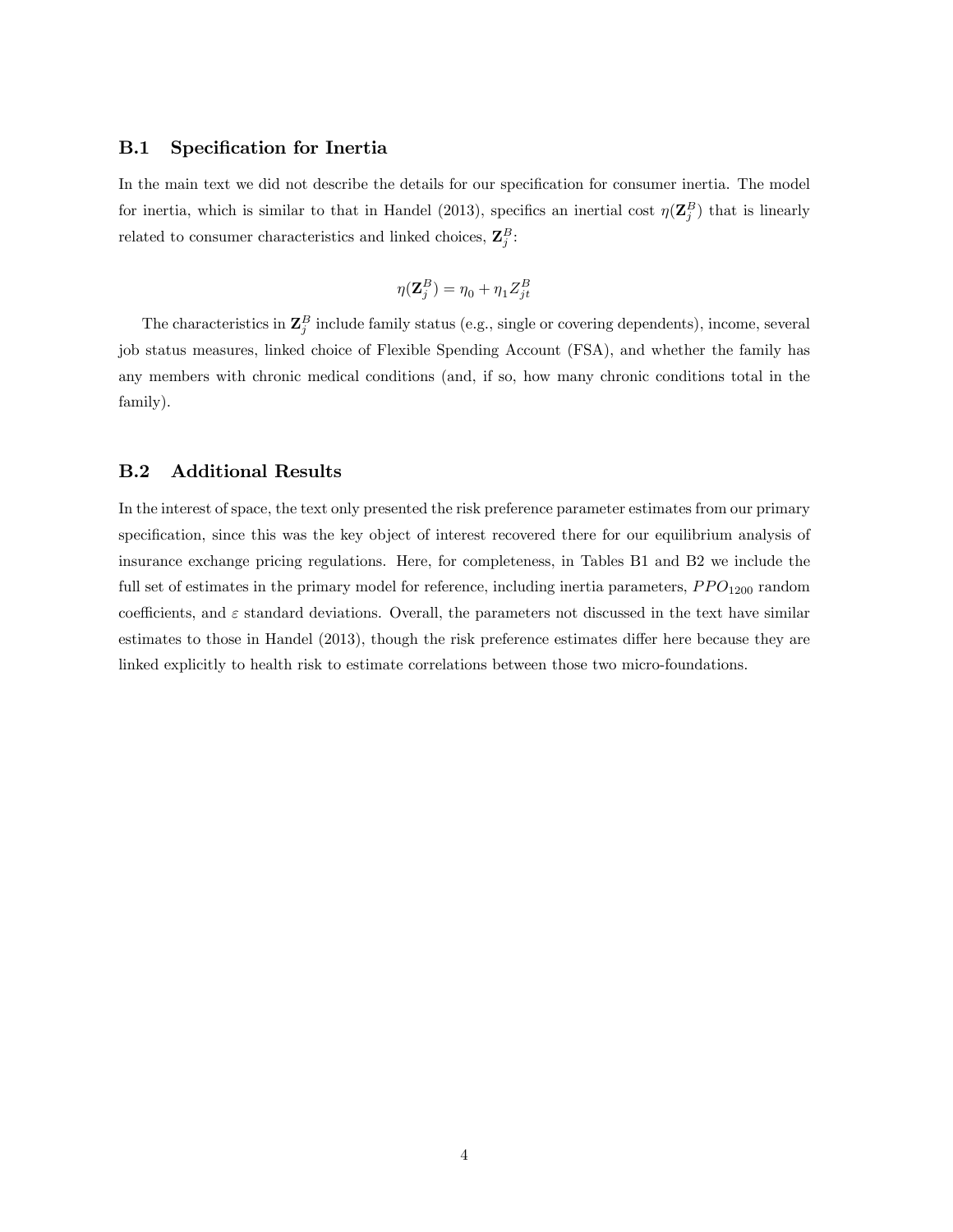| <b>Empircal Model Results</b>                                          |                   |                       |
|------------------------------------------------------------------------|-------------------|-----------------------|
|                                                                        | (1)               | Paramater             |
| Parameter / Model                                                      | Primary Model     | <b>Standard Error</b> |
| <b>Risk Preference Estimates</b>                                       |                   |                       |
| $\mu_{\gamma}$ - Intercept, $\beta_0$                                  | $1.21 * 10^{-3}$  | $5.0 * 10^{-5}$       |
| $\mu_{\gamma}$ - $\log(\Sigma_{i\epsilon j}\lambda_i), \beta_1$        | $-1.14 * 10^{-4}$ | $9.8 * 10^{-6}$       |
| $\mu_{\gamma}$ - age, $\beta_2$                                        | $-5.21 * 10^{-6}$ | $1.0 * 10^{-7}$       |
| $\mu_{\gamma}$ - log( $\Sigma_{i\epsilon j}\lambda_i$ )*age, $\beta_3$ | $1.10 * 10^{-6}$  | $1.3 * 10^{-7}$       |
| $\mu_{\gamma}$ - Manager, $\beta_4$                                    | $4.3*10^{-5}$     | $5.2 * 10^{-5}$       |
| $\mu_{\gamma}$ - Manager ability, $\beta_{5}$                          | $1.4 * 10^{-5}$   | $1.2 * 10^{-5}$       |
| $\mu_\gamma$ - Non-manager ability , $\beta_6$                         | $7.5*10^{-6}$     | $2.4 * 10^{-6}$       |
| $\mu_{\gamma}$ - Population Mean                                       | $4.39 * 10^{-4}$  |                       |
| $\mu_\gamma$ - Population $\sigma$                                     | $6.63 * 10^{-5}$  |                       |
| $\sigma_{\gamma}$ - $\gamma$ standard deviation                        | $1.24 * 10^{-4}$  | $3.5 * 10^{-5}$       |
| Inertia Estimates                                                      |                   |                       |
| $\eta_0$ , Intercept                                                   | 1,336             | 76                    |
| $\eta_1$ , Family                                                      | 2,101             | 52                    |
| $\eta_1$ , FSA Enroll                                                  | $-472$            | 44                    |
| $\eta_1,$ Income                                                       | 96                | $15\,$                |
| $\eta_1$ , Quantitative                                                | $\sqrt{6}$        | 27                    |
| $\eta_1$ , Manager                                                     | 162               | $34\,$                |
| $\eta_1$ , Chronic Condition                                           | 108               | $24\,$                |

Table B1: This table presents the first half of the full set of primary choice model estimates: the set of estimates relevant for our analysis of exchange pricing regulation is presented and interpreted in much more detail in the main text. Standard errors are presented in column 2.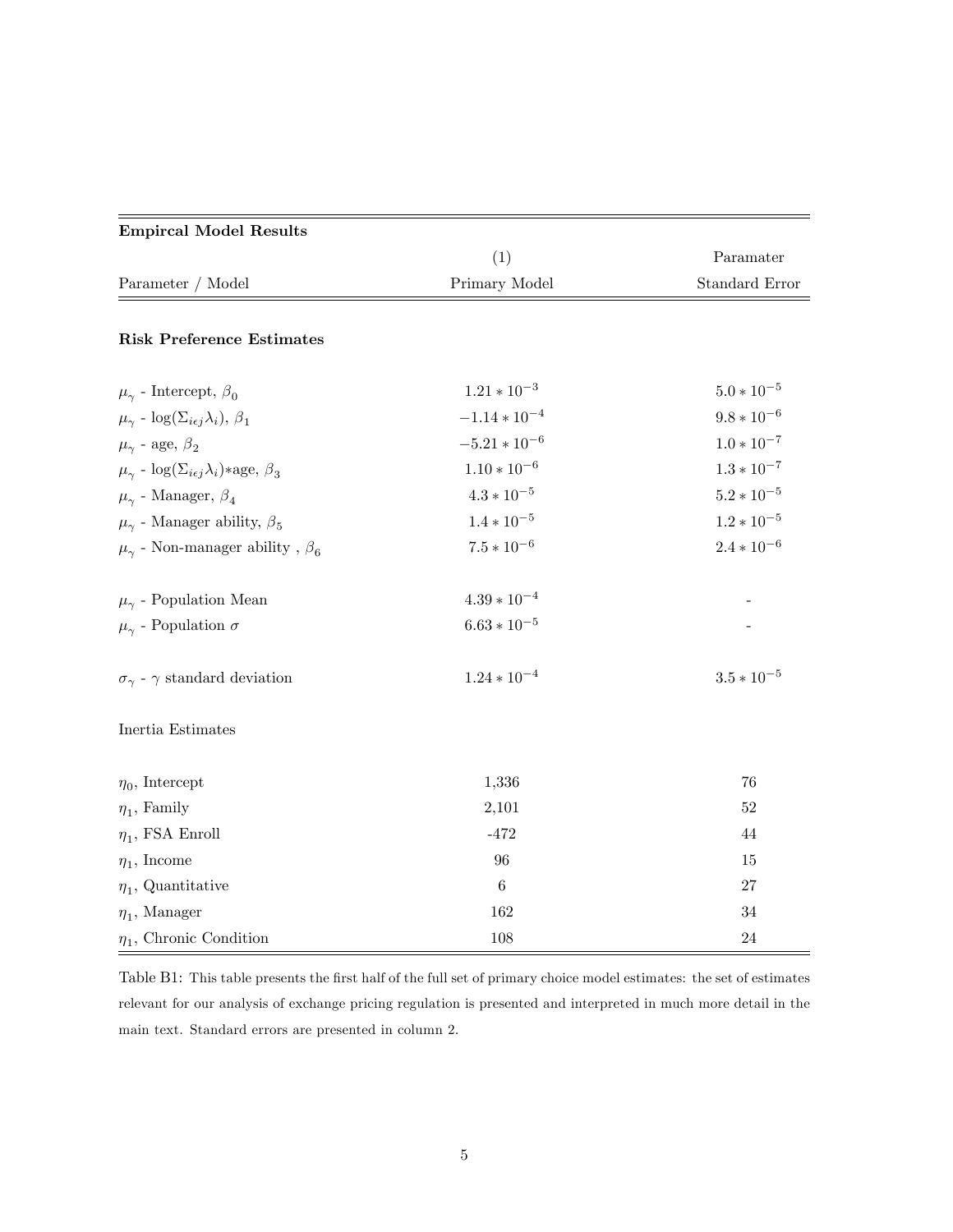| <b>Empircal Model Results</b>                         |               |                |
|-------------------------------------------------------|---------------|----------------|
|                                                       | (1)           | Parameter      |
| Parameter / Model                                     | Primary Model | Standard Error |
| $\text{PPO}_{1200}$ Preferences                       |               |                |
| $\mu_{\delta}$ : Single                               | $-2,504$      | 138            |
| $\sigma_{\delta}$ : Single                            | 806           | $47\,$         |
| $\mu_{\delta}$ : Family                               | $-2,821$      | 424            |
| $\sigma_{\delta}$ : Family                            | 872           | $48\,$         |
| Other                                                 |               |                |
| $\alpha$ , High-Cost, PPO <sub>250</sub>              | $-805$        | $79\,$         |
| $\varepsilon_{500}$ , $\sigma_{\varepsilon},$ Single  | 50            | 340            |
| $\varepsilon_{1200}$ , $\sigma_{\varepsilon},$ Single | 525           | 180            |
| $\varepsilon_{500}$ , $\sigma_{\varepsilon},$ Family  | 141           | $56\,$         |
| $\varepsilon_{1200}$ , $\sigma_{\varepsilon},$ Family | 615           | 216            |

## Table B2: This table presents the second half of the full set of primary choice model estimates: the set of estimates relevant for our analysis of exchange pricing regulation is presented and interpreted in much more detail in the main text. Standard errors are presented in column 2.

## 6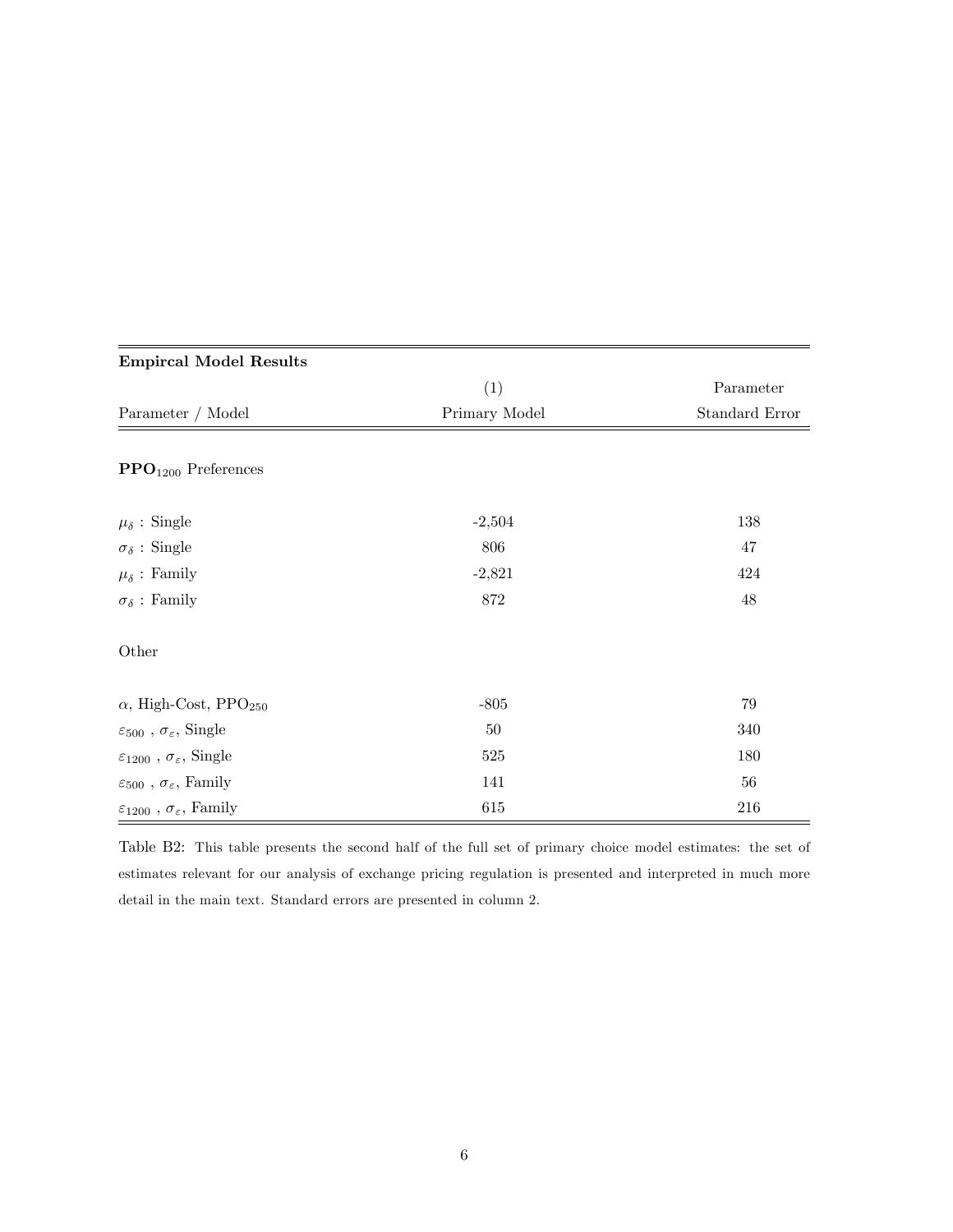## C Online Appendix: Self-Insurance Model

Section 6.3 describes our extension that allows for consumers to save and borrow to self-insure against health shocks. That section in the main text describes the key features of our model of saving and borrowing as well as the results from that model. In this section we provide some additional details on this model and present a more formal treatment of it.

We allow for borrowing and saving by solving a finite horizon dynamic problem. To clarify notation and timing, we define the following terms:

- $W_t \equiv \text{income in period } t$
- $p_{it} \equiv$  price of policy i in period t
- $m_t \equiv$ medical expenses in period t
- $\lambda_t \equiv \text{ACG}$  health status realization for period t (realized in period  $t 1$ )
- $O_i(m) \equiv$  out of pocket expense for policy i with medical expenses outcome m
- $S_t \equiv$  savings chosen in period t
- $\overline{W}_t \equiv W_t + (1+r)S_{t-1}$  are funds available in period t
- $c(m|i_t) = p_{i_t} + O_{i_t}(m)$  is the consumer's total medical expenses under policy  $i_t$  given m

#### Timing:

In each period t, the consumer chooses an insurance policy,  $(\lambda_{t+1}, m_t)$  is realized, and then a savings decision,  $S_t$ , is made. Given  $\lambda_{t+1}$ ,  $m_{t+1}$  is then drawn in period  $t + 1$  from a distribution  $F_{t+1}(m_{t+1}|\lambda_{t+1})$ . Thus, period t savings are decided after observing health expenses for period t and period  $t + 1$ 's health status. This assumption reflects a fluid financial market where individuals can take a last minute loan if they were unlucky or deposit extra cash if they were healthier than expected.

#### Solving the model:

We start in period T and solve for optimal savings backward. In period T given realization  $\lambda_T$  and starting savings plus income  $\overline{W}_T$  consumer expected utility is:

$$
-E[e^{-\gamma [\overline{W}_{T}-c(m_{T}|i_{T})]}|\lambda_{T}]=-E[e^{-\gamma [W_{T}-c(m_{T}|i_{T})]}|\lambda_{T}]e^{-\gamma (1+r)S_{T-1}}
$$

Given that  $i_T^*(\lambda_T)$  is the consumer's policy choice at T when he has health status  $\lambda_T$ , expected period  $T$  utility is:

$$
-E[e^{-\gamma[W_T- c(m_T|i_T^*(\lambda_T))]}|\lambda_T]e^{-\gamma(1+r)S_{T-1}}
$$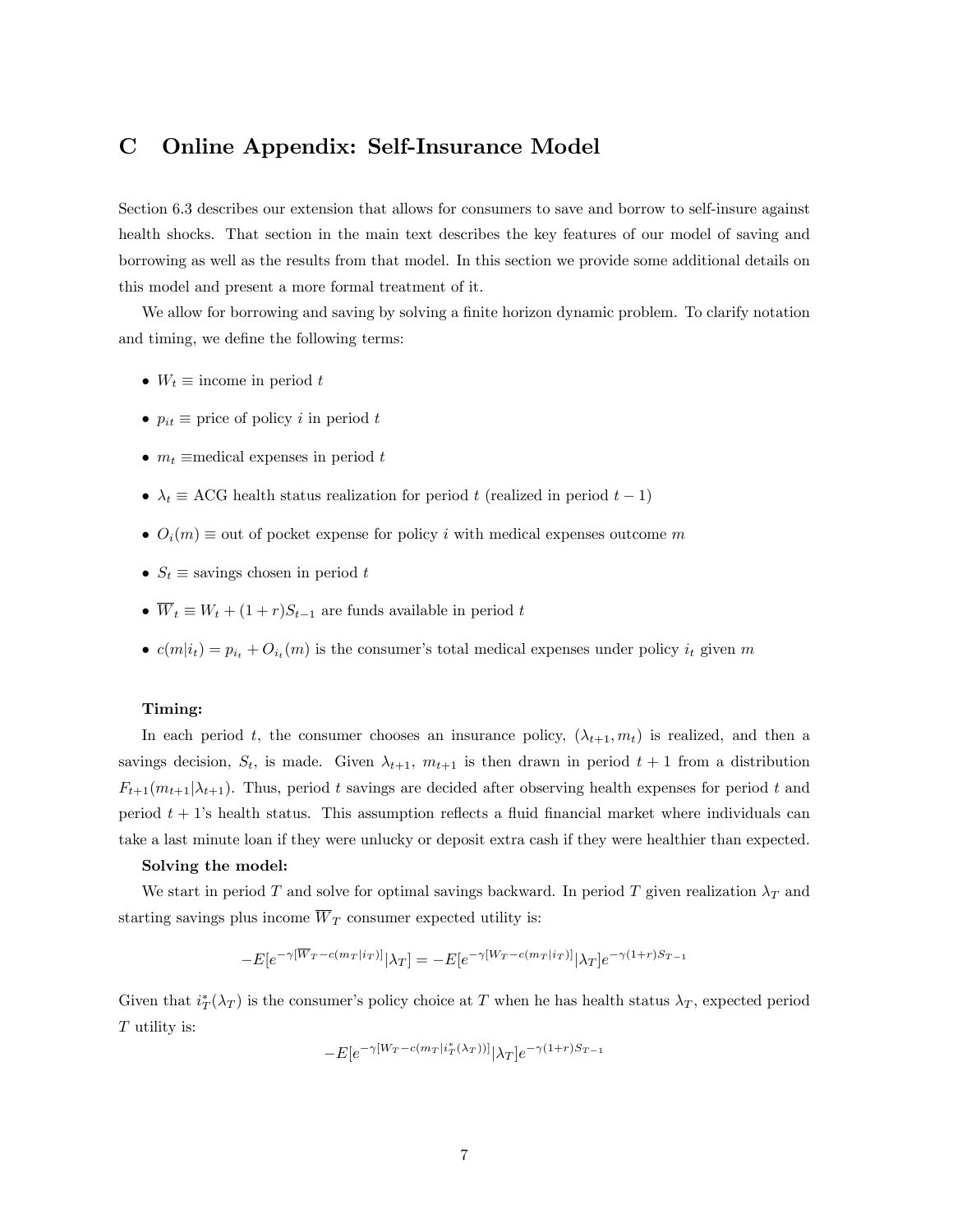which is a function of  $\lambda_T$  and  $S_{T-1}$ . We can thus denote the value function in period T as a function of the state,  $V_T(\lambda_T, S_{T-1})$ . Optimal period  $T-1$  saving  $S_{T-1}$  (saving for period T) solves:

$$
\max_{S_{T-1,i_{T-1}}} -E[e^{-\gamma[\overline{W}_{T-1}-c(m_{T-1}|i_{T-1})]}|\lambda_{T-1}]e^{\gamma S_{T-1}} + \delta V_T(\lambda_T, S_{T-1})
$$

which in turn delivers  $V_{T-1}(\lambda_{T-1}, S_{T-2}).$ 

In this manner, we recursively solve the optimal savings level all the way backwards to period 1 for every possible history. Once we have  $V_1(\lambda_1, 0)$  we compute the ex-ante welfare of an unborn individual who does not yet know her future  $\lambda_1$  as:

$$
W_0(W) = E_{\lambda_1}(V_1(\lambda_1, 0)).
$$

The ex-ante welfare depends on the income profile  $W = [W_1, W_2, ..., W_T]$ , on the initial distribution of types, and on the regulatory pricing regimes we want to evaluate. A pricing regime affects expected welfare through both the out of pocket expenses  $O_i(m_t)$  as well as the premium paid,  $p_i(\lambda_t)$ . We translate the ex ante welfare difference between pricing regimes into yearly certainty equivalent values as in Section 5 in the main text.

## C.1 Computation

To implement the dynamic problem we need assumptions about the evolution of the state variable. Unlike the primary welfare analysis in the paper (which assumed a steady state population) the computation here requires transitions across health states (predictive ACG index) over time. Namely, at any point in time, we need to compute the expected evolution of the future uncertainty, to figure out optimal savings.

We estimate health state transitions using the observed transitions in our sample. So that we have enough sample size to non-parametrically estimate this transition matrix, we divide the population into 7 groups based on health status and compute a 7-by-7 transition matrix for each of 8 five year age bins  $(25-30, 30-35...)$ . We assume that the estimated transition matrix for each five year age bin reflects the transition probabilities for consumers in that Öve year age bin transitioning to a given health status level for the next five year age bin. Within each period, consumers experience five years of identical health claims in the insurance contract they chose for that period, appropriately discounted. For each age bin, health type, and regulatory pricing regime, we use the static market equilibrium outcomes from our primary analysis  $i^*(\lambda)$  and determine the actual choice each individual makes in each period, yielding her premia and out of pocket expenses.<sup>1</sup> We assume consumers have flat income profiles over

<sup>&</sup>lt;sup>1</sup>Market outcomes are assumed to be the same as those in our primary equilibrium analysis. They thus do not account for a potential effect that borrowing and saving would have on consumer insurance choices. Accounting for these dynamic effects would likely push consumers more towards lower insurance, and thus likely not have a large impact on equilibrium outcomes. This reflects the goal of this section, which is to quantify the impact of savings on the welfare numbers, keeping other things (including static market equilibrium outcomes) equal. In that spirit we keep the equilibrium prediction unchanged, as described in the paper for each pricing regime, and see how a representative individualís welfare would change if she is allowed to borrow or save.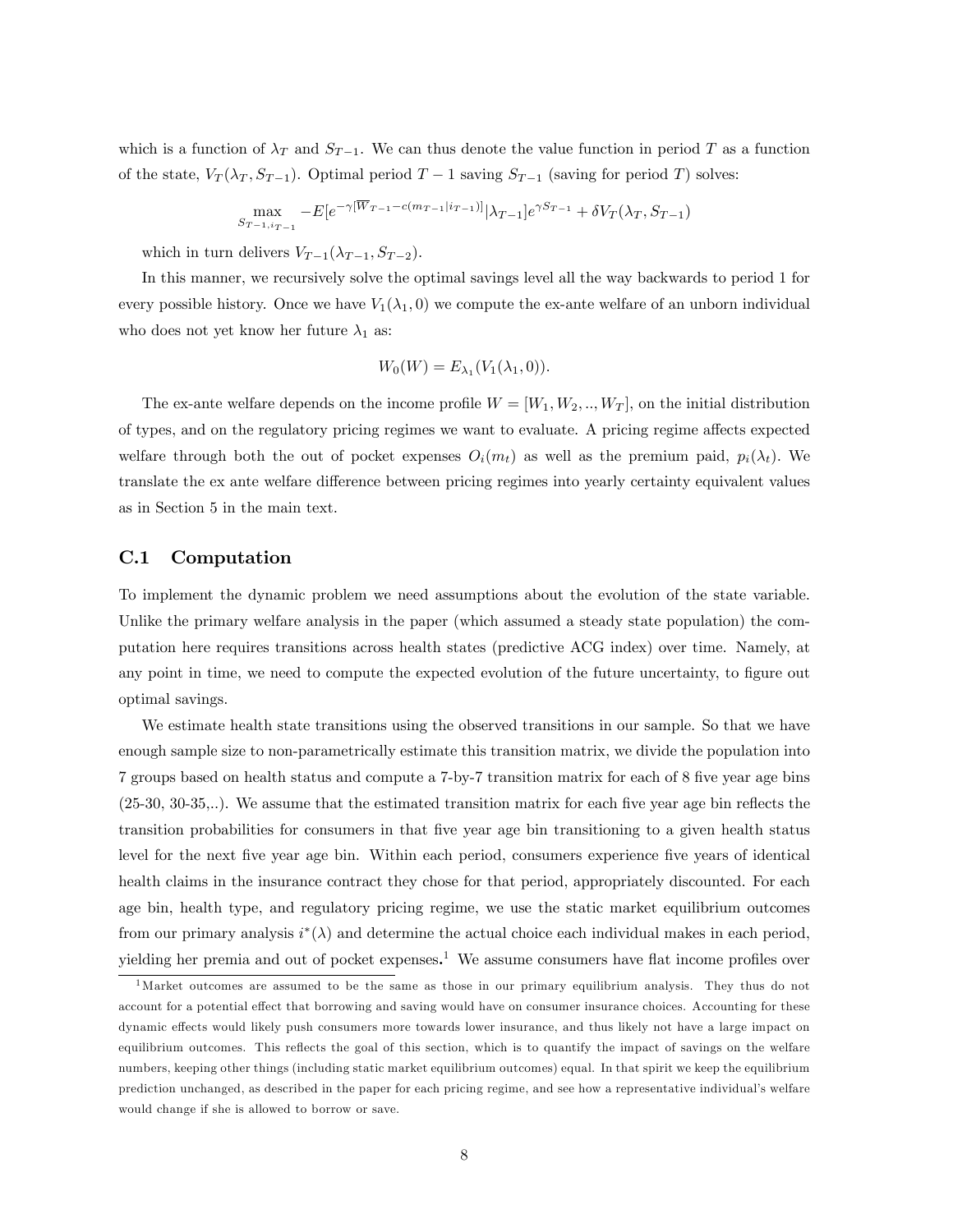time  $(W_t = W)$  (as in the first column of Table 6) in order to neutralize the other channels through which savings could impact welfare.

Given this setup, we solve the 8-period dynamic problem as described above. Once we recover the value function for an unborn individual (prior to age 25) for each possible realization of the initial health state, we compute the certainty equivalent of each regime  $x$  as:

$$
-\sum_{t}^{T=8} \beta^t e^{-\gamma CE_x} = -\sum_{j}^{7} p_j e^{-\gamma V_1(\lambda_j, 0)}.
$$

The results from this model are presented and discussed in Section 6.3.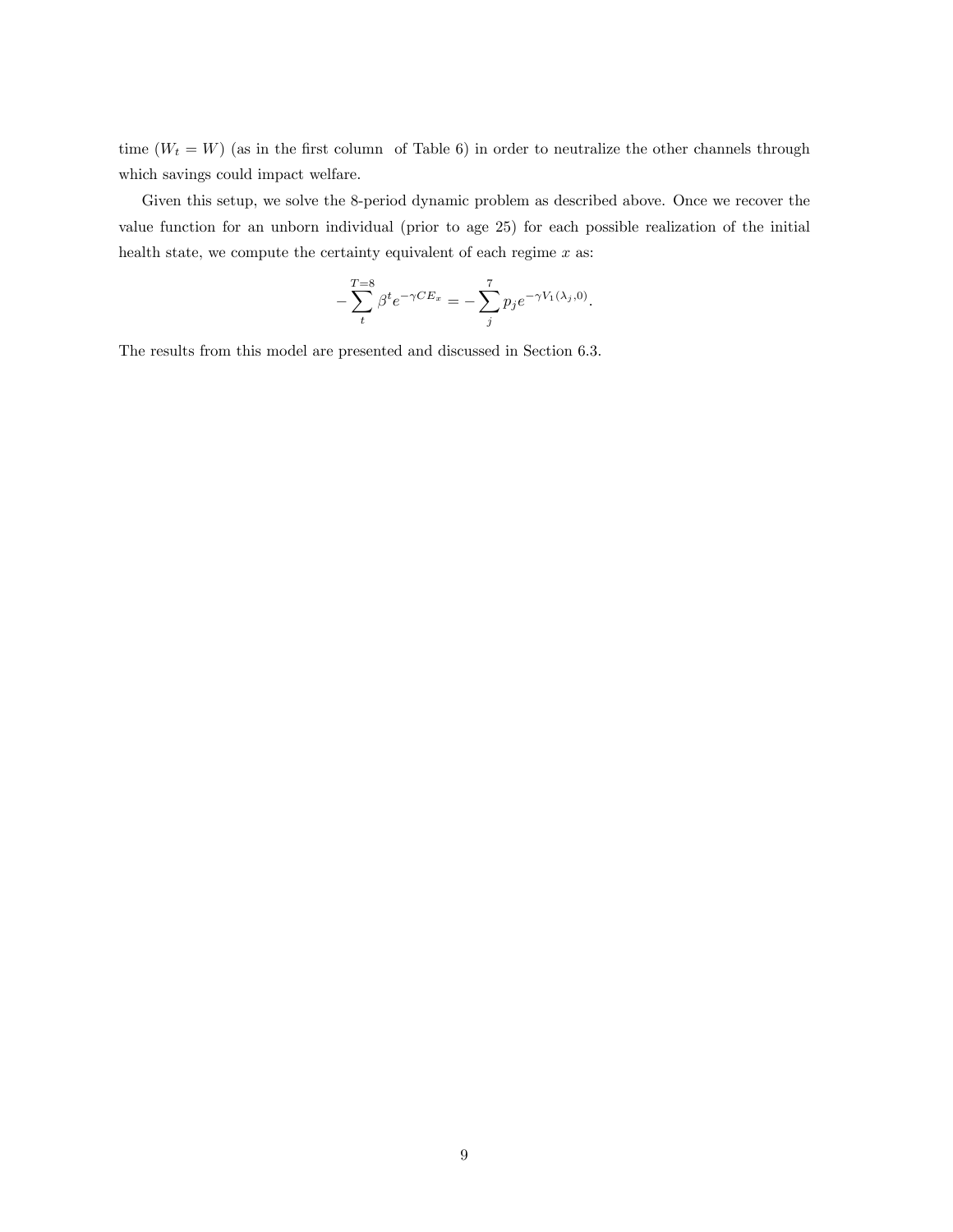

Figure D1: This figure presents the distribution of  $\lambda$  predicted for  $t_1$ , for all individuals in the data (including dependents) present during both  $t_0$  and  $t_1$ . Predicted expected expenses are normalized by the average in this sample of \$4,878 (thus equal to 1 in this chart). The distribution presented is truncated at 5 times for this chart, but not in estimation / analysis.

## D Online Appendix: Additional Analysis

This appendix contains several additional figures and tables discussed in the text. Figure D1 presents the distribution of  $\lambda$  predicted for  $t_1$ , for all individuals in the data (including dependents) present during both  $t_0$  and  $t_1$ . Predicted expected expenses are normalized by the average in this sample of \$4,878 (thus equal to 1 in this chart). The distribution presented is truncated at 5 times for this chart, but not in estimation / analysis. See Handel (2013) for additional detailed analysis of expected expenditures for employees at dependents at the firm we study.

Table D1 presents descriptive statistics for the pseudo-sample of individuals used in our insurance exchange simulations. The sample has a risk preference mean and standard deviation similar to those of the choice model estimation sample. Moreover, the distribution of income and health status are similar to those in the estimation sample and in the general population. The table just below in the text here illustrates that the simulation sample (as in our data overall) has a fairly uniform distribution of age between 25 and 65, consistent with our assumption of a steady state population in the welfare analysis. See Section 3.6 for further details on the sample used in our counterfactual analyses.

| <b>Quantile</b> 0.05 0.1 0.2 0.3 0.4 0.5 0.6 0.7 0.8 0.9 0.95 |  |  |  |  |  |  |
|---------------------------------------------------------------|--|--|--|--|--|--|
| Age 26 28 33 37 41 45 49 52 56 60 62                          |  |  |  |  |  |  |

Table D2 shows average costs as a function of age 25 risk preferences, to illustrate the relationship between risk preferences and age that exists in our welfare framework. Following the choice model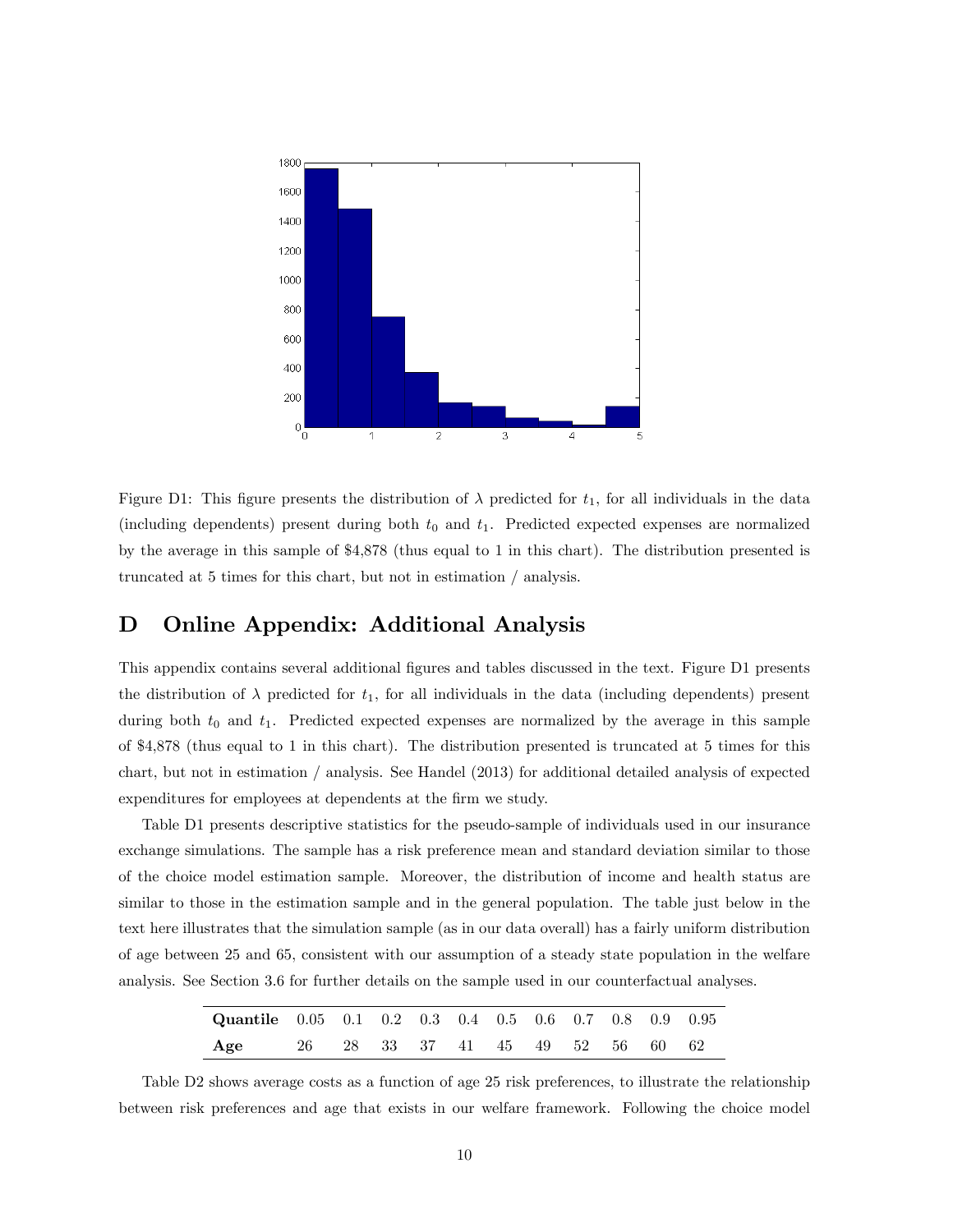estimates, costs are negatively related to risk aversion conditional on age. See Section 5 in the main text for more details.

Table D3 supports the analysis in our age-based pricing extension in Section 6.2 in the main text. The table shows the compensation required to make an individual indifferent between a regime with health status quartile pricing for each age group, and another in which all individuals in each age band receive the 60 policy at its average cost for their age band (the result of pure age-based pricing). Once age is priced, health-based pricing, which appealed to individuals with steeply increasing income, is no longer preferred by those consumers. The benefit of health-based pricing is the reduction in adverse selection, and the postponement of premiums until later in life. With age-based pricing, the latter benefit is eliminated. The cost associated with reclassification risk then dominates the benefits of reducing adverse selection across the range of risk aversion types and for the different income path models studied.

Table D4 presents the long-run welfare implications of allowing for insurer risk-adjustment transfars, as specified in the HHS risk adjustment formula, described in Section 6.4 in the main text. Risk adjustment transfers partially reduce the extent of adverse selection under pure community rating, improving consumer welfare.

Figure D2 presents an additional calibration of the framework developed in Section 2 that highlights the tradeoff between adverse selection and reclassification risk, as a function of the fraction of health risk information known by consumers at the time of contracting. This is similar to a figure in that section, but calibrated so that consumers face more health risk.  $(R = 30,000)$ . Unraveling occurs at higher  $\phi$  when R is greater (larger variance of medical expenditures), reflecting the fact that with greater variance consumers are more reluctant to choose a low coverage plan. As a result, in the figure in the appendix there is a smaller range of  $\phi$  over which health-based pricing is better than community rating.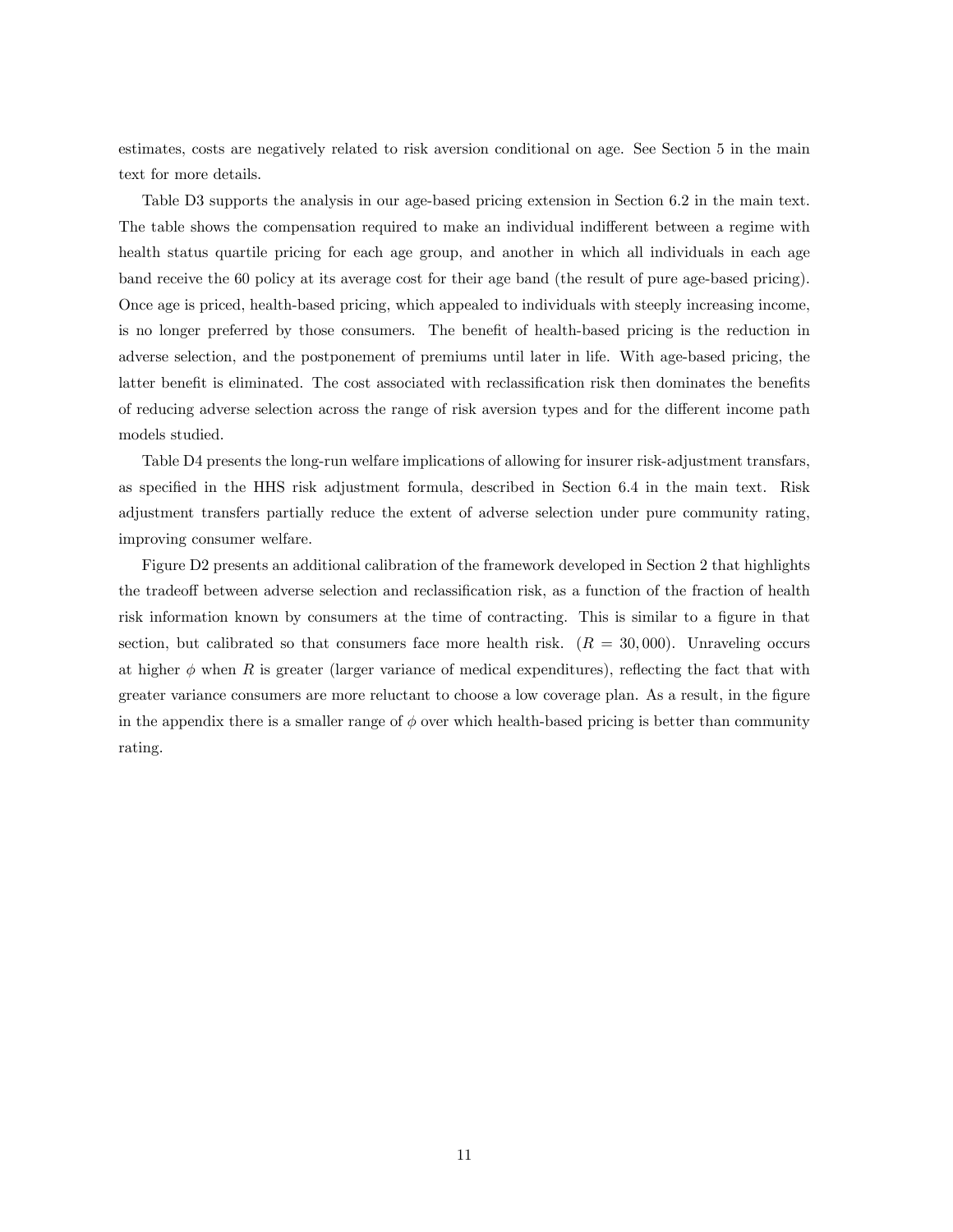## Simulation Sample

|                                          | Simulation Sample |
|------------------------------------------|-------------------|
| ${\cal N}$ - Families                    |                   |
| ${\cal N}$ - Individuals 25-65           | 10,372            |
| Mean Age                                 | 44.5              |
| Median Age                               | 45                |
| Gender (Male %)                          | $45\,$            |
| Income                                   |                   |
| Tier 1 ( $<$ \$41K)                      | $20\%$            |
| Tier 2 (\$41K-\$72K)                     | 40%               |
| Tier 3 (\$72K-\$124K)                    | $24\%$            |
| Tier 4 (\$124K-\$176K)                   | $8\%$             |
| Tier 5 ( $> $176K$ )                     | $8\%$             |
| <b>Predicted Mean Total Expenditures</b> |                   |
| Mean                                     | \$6,099           |
| 25th quantile                            | \$1,668           |
| Median                                   | \$3,654           |
| 75th quantile                            | \$8,299           |
| 90th quantile                            | \$13,911          |
| 95th quantile                            | \$18,630          |
| 99th quantile                            | \$34,008          |
| <b>Risk Preferences</b>                  |                   |
| Mean $\mu_\gamma$                        | $4.28 * 10^{-4}$  |
| Standard Deviation $\mu_{\gamma}$        | $7.50 * 10^{-5}$  |

Table D1: This table presents descriptive statistics for the pseudo-sample of individuals used in our insurance exchange simulations. The sample has risk preference means and standard deviations that are similar to those of the choice model estimation sample. Moreover, the distributions of income and health status are similar to those in the estimation sample and general population.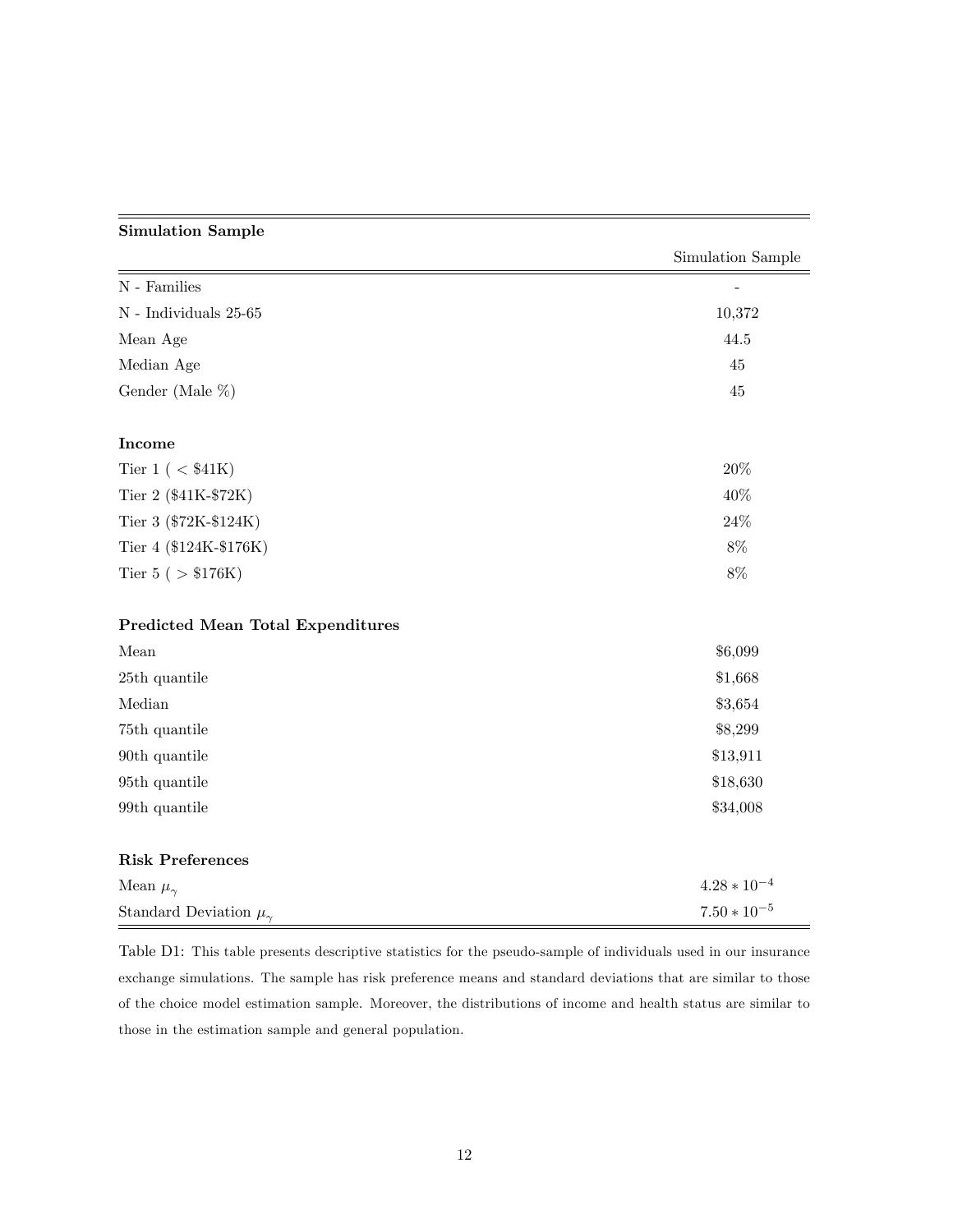| Average Costs at Various Ages<br>Conditional on Age 25 Risk Aversion |       |       |        |  |
|----------------------------------------------------------------------|-------|-------|--------|--|
|                                                                      |       |       |        |  |
| 0.0002                                                               | 5,586 | 7,196 | 10,857 |  |
| 0.0003                                                               | 4,212 | 6,390 | 10,319 |  |
| 0.0004                                                               | 3,100 | 5,687 | 9,767  |  |
| 0.0005                                                               | 2,328 | 4,911 | 9,271  |  |
| 0.0006                                                               | 1,775 | 4,373 | 8,813  |  |

Table D2: Average costs as a function of age 25 risk preferences. Following the choice model estimates, costs are negatively related to risk aversion conditional on age.

| Welfare Loss from Health Status-quartile Age-based pricing $(\frac{6}{2}$ /year) |                                                                                        |                         |                     |  |  |  |
|----------------------------------------------------------------------------------|----------------------------------------------------------------------------------------|-------------------------|---------------------|--|--|--|
|                                                                                  | $y_{HB4+age, age}(\gamma)$<br>$y_{HB4+age, age}(\gamma)$<br>$y_{HB4+age, age}(\gamma)$ |                         |                     |  |  |  |
| $\gamma$                                                                         | Fixed Income                                                                           | Non-Manager Income path | Manager Income Path |  |  |  |
| 0.0002                                                                           | 2,111                                                                                  | 2,129                   | 1,100               |  |  |  |
| 0.0003                                                                           | 2,911                                                                                  | 2,028                   | 920                 |  |  |  |
| 0.0004                                                                           | 3,707                                                                                  | 1,842                   | 778                 |  |  |  |
| 0.0005                                                                           | 4,510                                                                                  | 1,646                   | 1,353               |  |  |  |
| 0.0006                                                                           | 5,137                                                                                  | 1,612                   | 1,876               |  |  |  |

Table D3: Long-run welfare comparison between the two pricing regulations of (i) pricing based on health status quartiles by age  $(x = "HBA + age")$  and (ii) pricing based on just age  $(x' = "age")$ . The results presented are based on the RE outcomes for each of the two pricing regulations. As before, the assumed discount rate is  $\delta = 0.975$ .

| Welfare Benefit of Risk-Adjustment Transfers: RE (\$/year) |                                                                                        |                         |                     |  |  |  |  |  |
|------------------------------------------------------------|----------------------------------------------------------------------------------------|-------------------------|---------------------|--|--|--|--|--|
|                                                            | $y_{PCR,risk-adj}(\gamma)$<br>$y_{PCR,risk-adj}(\gamma)$<br>$y_{PCR,risk-adj}(\gamma)$ |                         |                     |  |  |  |  |  |
| $\gamma$                                                   | Fixed Income                                                                           | Non-Manager Income path | Manager Income Path |  |  |  |  |  |
| 0.0001                                                     | 316                                                                                    | 261                     | 106                 |  |  |  |  |  |
| 0.0002                                                     | 327                                                                                    | 202                     | 27                  |  |  |  |  |  |
| 0.0003                                                     | 336                                                                                    | 139                     | 18                  |  |  |  |  |  |
| 0.0004                                                     | 349                                                                                    | 84                      | $\theta$            |  |  |  |  |  |
| 0.0005                                                     | 368                                                                                    | 36                      | 38                  |  |  |  |  |  |
| 0.0006                                                     | 386                                                                                    | 23                      | 72                  |  |  |  |  |  |

Table D4: Long-run welfare implications of insurer risk adjustment regulation (transfers based on the HHS risk adjustment formula).